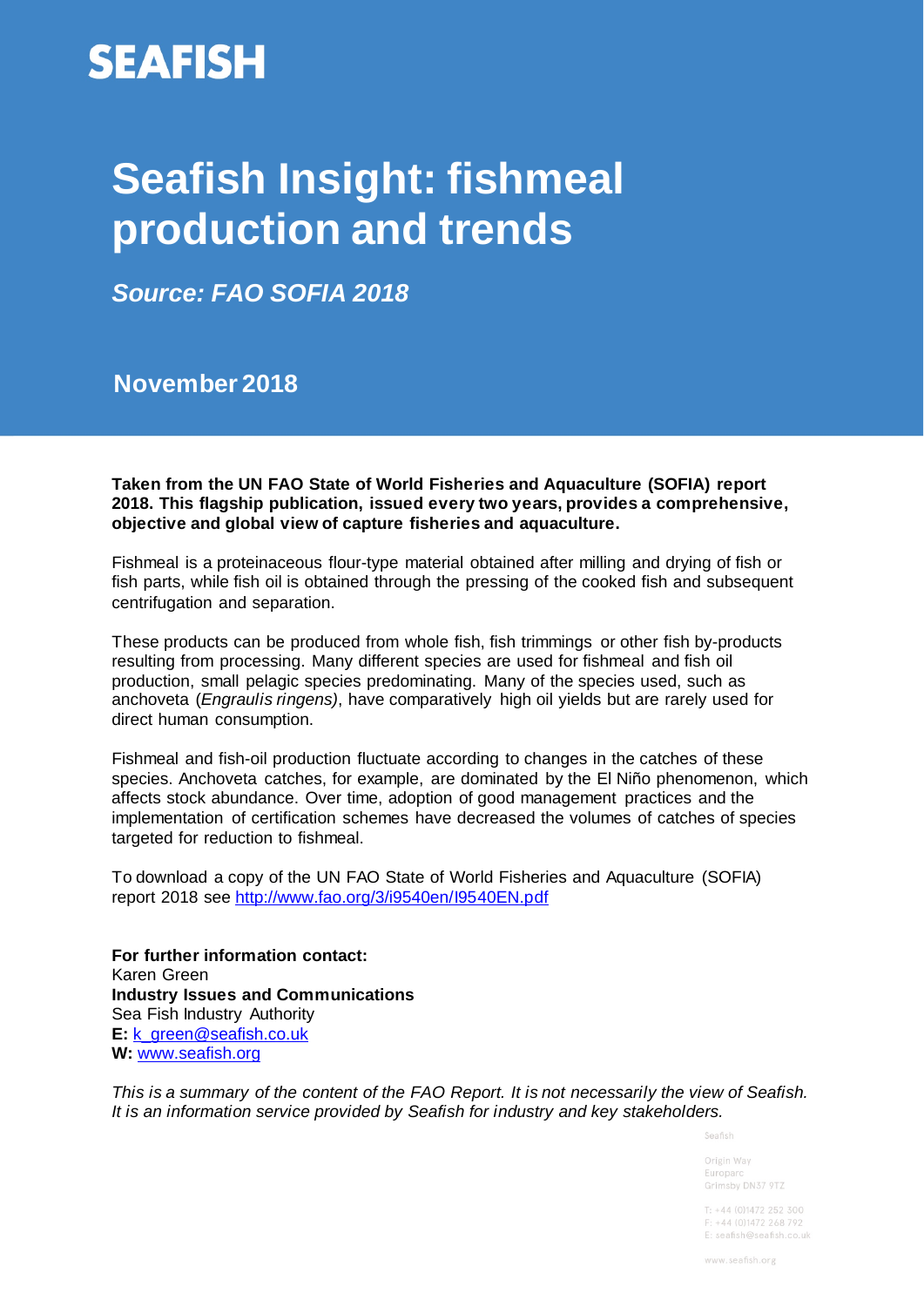

## Overall highlights

#### **Total capture**

- Global total capture fisheries production, as derived from the FAO capture database, was 90.9 million tonnes in 2016, a small decrease in comparison to the two previous years.
- World total marine catch was 81.2 million tonnes in 2015 and 79.3 million tonnes in 2016.
- Catches of anchoveta (Engraulis ringens) by Peru and Chile, which are often substantial yet highly variable because of the influence of El Niño, accounted for 1.1 million tonnes of this decrease.
- Decreasing catches affected 64% of the 25 top producer countries, but only 37% of the remaining 170 countries.
- With capture fishery production relatively static since the late 1980s, aquaculture has been responsible for the continuing impressive growth in the supply of fish for human consumption.

#### **Aquaculture**

- Global aquaculture production (including aquatic plants) in 2016 was 110.2 million tonnes, with the first-sale value estimated at USD 243.5 billion. The first-sale value, re-estimated with newly available information for some major producing countries, is considerably higher than previous estimates.
- The total production included 80.0 million tonnes of food fish (US\$ 231.6 billion) and 30.1 million tonnes of aquatic plants (US\$ 11.7 billion) as well as 37,900 tonnes of non-food products (US\$ 214.6 million).
- The contribution of aquaculture to the global production of capture fisheries and aquaculture combined has risen continuously, reaching 46.8% in 2016, up from 25.7% in 2000.
- With 5.8% annual growth rate during the period 2001–2016, aquaculture continues to grow faster than other major food production sectors, but it no longer enjoys the high annual growth rates experienced in the 1980s and 1990s.



#### **World capture fisheries and aquaculture production**

NOTE: Excludes aguatic mammals, crocodiles, alligators and caimans, seaweeds and other aguatic plants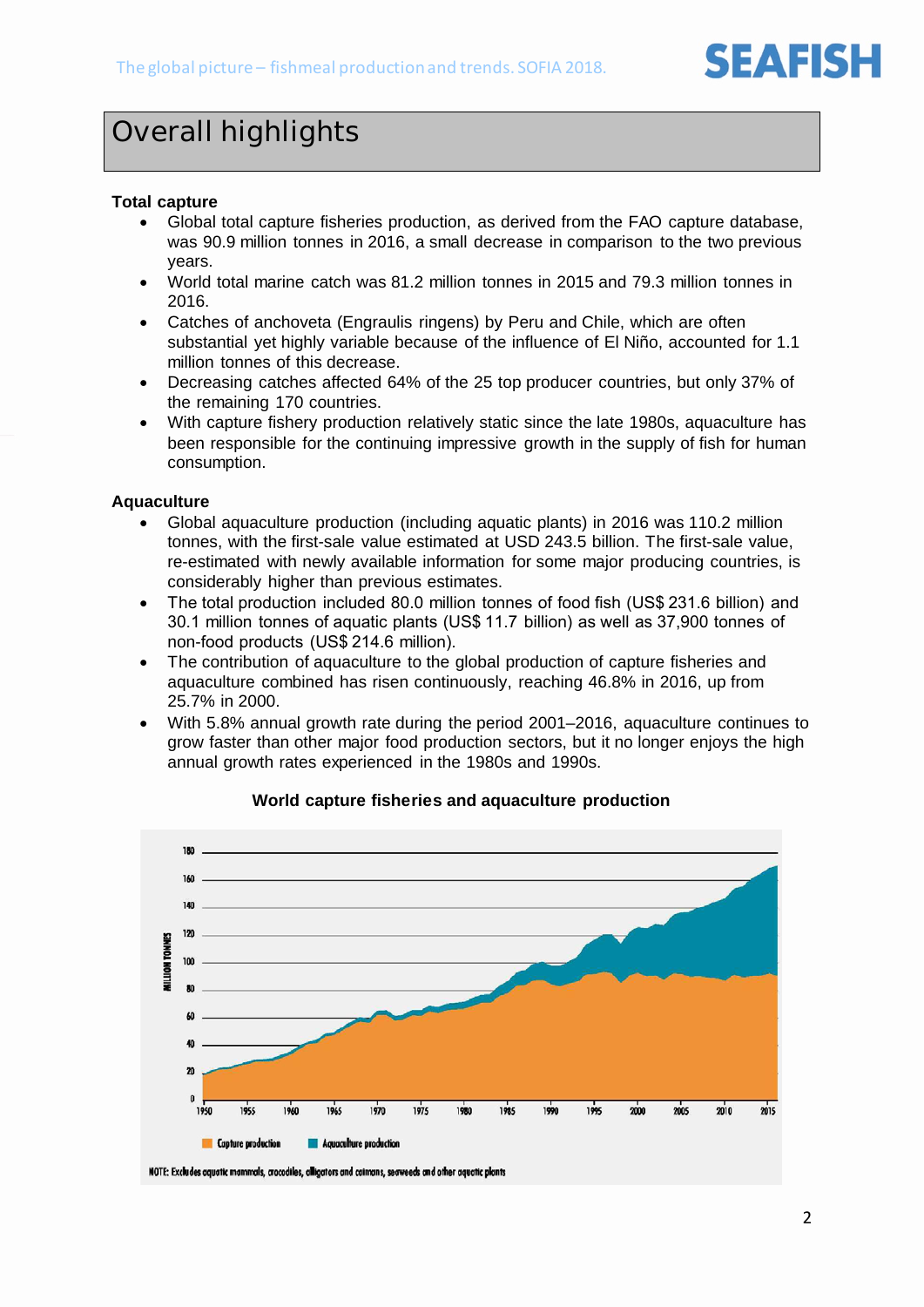

#### **Consumption**

- Since 1961, the average annual increase in global apparent food fish consumption (3.2%) has outpaced population growth (1.6%) and exceeded consumption of meat from all terrestrial animals, combined (2.8%) and individually (bovine, ovine, pig, other), except poultry (4.9%).
- In per capita terms, food fish consumption has grown from 9.0 kg in 1961 to 20.2 kg in 2015, at an average rate of about 1.5% per year.
- Preliminary estimates for 2016 and 2017 point to further growth to about 20.3 and 20.5 kg, respectively.
- The expansion in consumption has been driven not only by increased production, but also by a combination of many other factors, including reduced wastage, better utilisation, improved distribution channels and growing demand, linked with population growth, rising incomes and urbanisation.

#### **Outlook**

- Based on the assumption of higher demand and technological improvements, total world fish production (capture plus aquaculture, excluding aquatic plants) is expected to continue to expand over the course of the projection period to reach 201 million tonnes in 2030.
- This represents a growth of 18% over 2016, or 30 million tonnes at a lower annual growth rate (1.0%) than observed in the period 2003–2016 (2.3%).
- The major growth in production is expected to originate from aquaculture, which is projected to reach 109 million tonnes in 2030, with growth of 37% over 2016.



#### **Relative contribution of aquaculture and capture fisheries to fish for human consumption**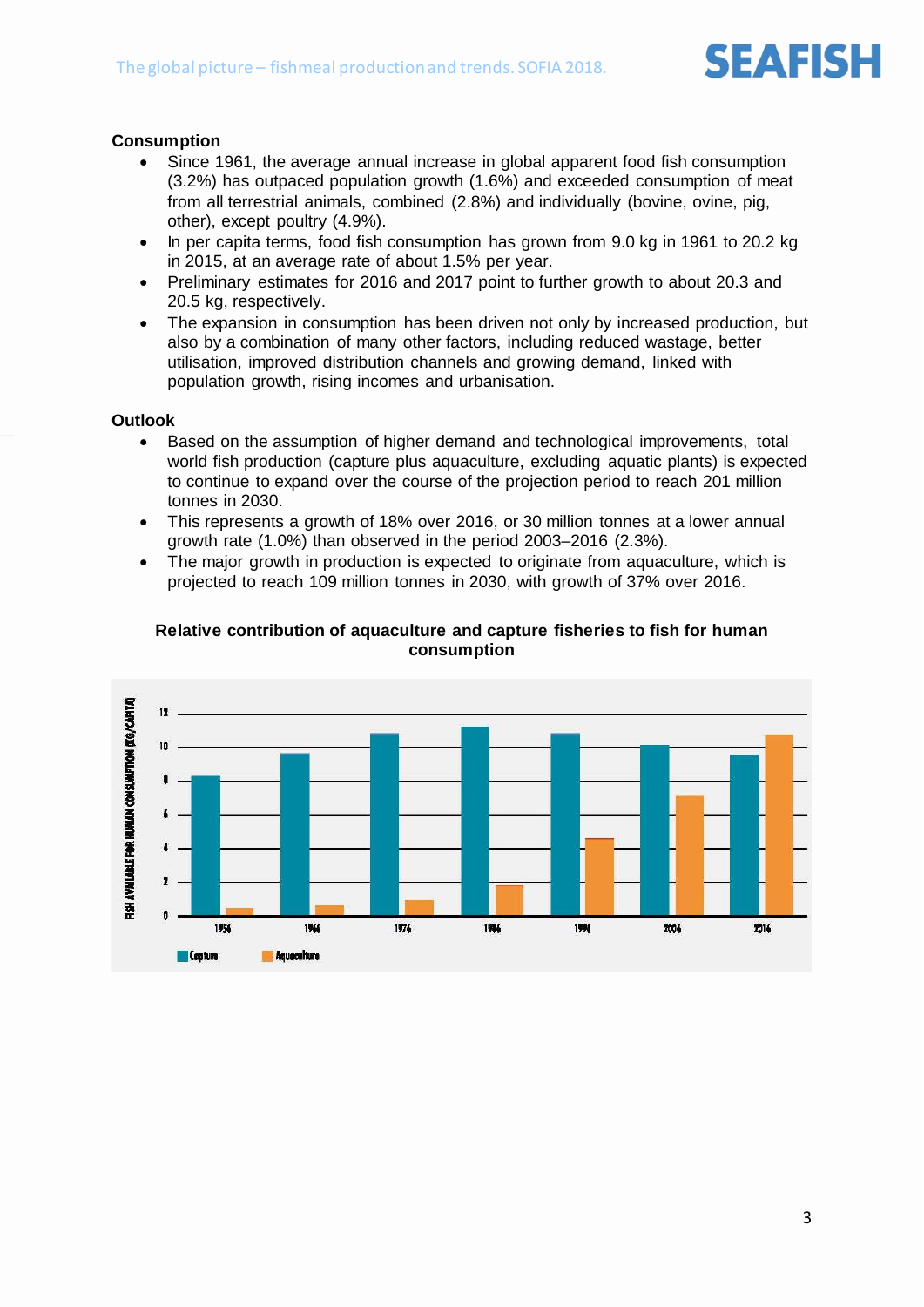## Trends in world fishmeal and fish oil production and use

#### **A significant, but declining, proportion of world fisheries production is processed into fishmeal and fish oil. This portion contributes indirectly to human food production and consumption when these ingredients are used as feed in aquaculture and livestock raising.**

- Fishmeal production peaked in 1994 at 30 million tonnes (live weight equivalent) and has followed a fluctuating but overall declining trend since then.
- Of the 171 million tonnes of total fish production in 2016, about 88% (over 151 million tonnes) was utilized for direct human consumption. This share has increased significantly in recent decades, as it was 67% percent in the 1960s.
- In 2016 the greatest part of the 12% used for non-food purposes (about 20 million tonnes) was reduced to fishmeal and fish oil (74% or 15 million tonnes live weight equivalent). This figure is down due to reduced catches of anchoveta. The rest (5 million tonnes) was largely utilized as material for direct feeding in aquaculture and raising of livestock and fur animals, in culture (e.g. fry, fingerlings or small adults for ongrowing), as bait, in pharmaceutical uses and for ornamental purposes.



#### **World fishmeal production 1996 - 2030**

- Owing to the growing demand for fishmeal and fish oil, in particular from the aquaculture industry, and coupled with high prices, a growing share of fishmeal is being produced from fish by-products, which previously were often wasted. It is estimated that by-products account for about 25 to 35% of the total volume of fishmeal and fish oil produced, but there are also regional differences. For example, by-product use in Europe is comparatively high at 54%. With no additional raw material expected to come from whole fish caught by reduction-dedicated fisheries (in particular, small pelagics), any increase in fishmeal production will need to come from the use of by-products, which can, however, have a negative impact on its nutritional value as feed.
- Fish oil represents the richest available source of long-chain polyunsaturated fatty acids (PUFAs), important in human diets for a wide range of critical functions. However, the Marine Ingredients Organisation (IFFO) estimates that approximately 75% of annual fish oil production still goes into aquaculture feeds. Because of the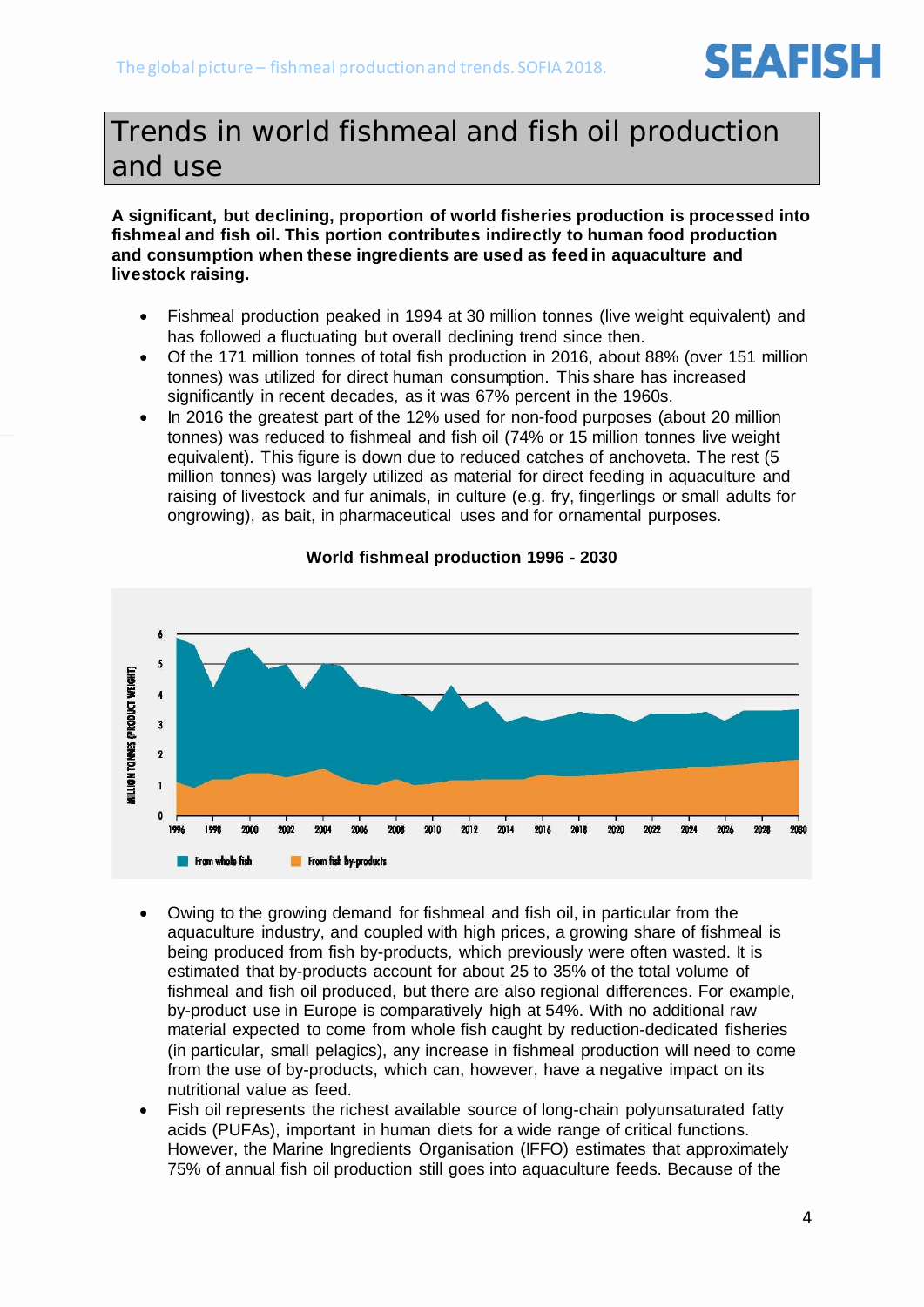

variable supply of fishmeal and fish oil production and associated price variation, many researchers are seeking alternative sources of PUFAs, including large marine zooplankton stocks such as Antarctic krill (*Euphausia superba*) and the copepod *Calanus finmarchicus*, although concerns remain over the impacts for marine food webs.

• Fishmeal and fish oil are still considered the most nutritious and most digestible ingredients for farmed fish feeds, but their inclusion rates in compound feeds for aquaculture have shown a clear downward trend largely as a result of supply and price variation. They are increasingly used selectively, for example for specific stages of production, particularly for hatchery, broodstock and finishing diets. Their incorporation in grower diets has decreased over time. For example, their share in grower diets for farmed Atlantic salmon is now often less than 10%.

### Fishmeal and fish oil use in aquafeeds

**The fishmeal and fish oil content of aquaculture feeds can be reduced without compromising the nutrient content of farmed aquatic products. Improvements in feed formulations and in feed manufacture, combined with better on-farm feed management, can hugely reduce the quantities of feed (and thus fishmeal and fish oil) used per kilogram of farmed aquatic food produced.** 

- Aquaculture feeds are manufactured from a variety of crops and crop co-products, wild fish and fish and livestock processing co-products. Some of them, such as fishmeal and fish oil, are produced from reductions of highly nutritious wild fish.
- However, the proportion of fish from capture fisheries being reduced to fishmeal and fish oil has been declining in recent decades, and it is projected that a growing share of fishmeal and fish oil production will be obtained from fish processing co-products.
- During the period 1995 to 2015, production of farmed aquatic species reliant on feeds increased more than fourfold, from 12 to 51 million tonnes, largely through intensification of production methods for shrimp, tilapias, carps and salmonids. Today, 48% of total global aquaculture production including aquatic plants (66% excluding aquatic plants) is produced using exogenous feed.

#### **Share of consumption of total aquaculture feed by species group, 1995 – 2015 (%)**